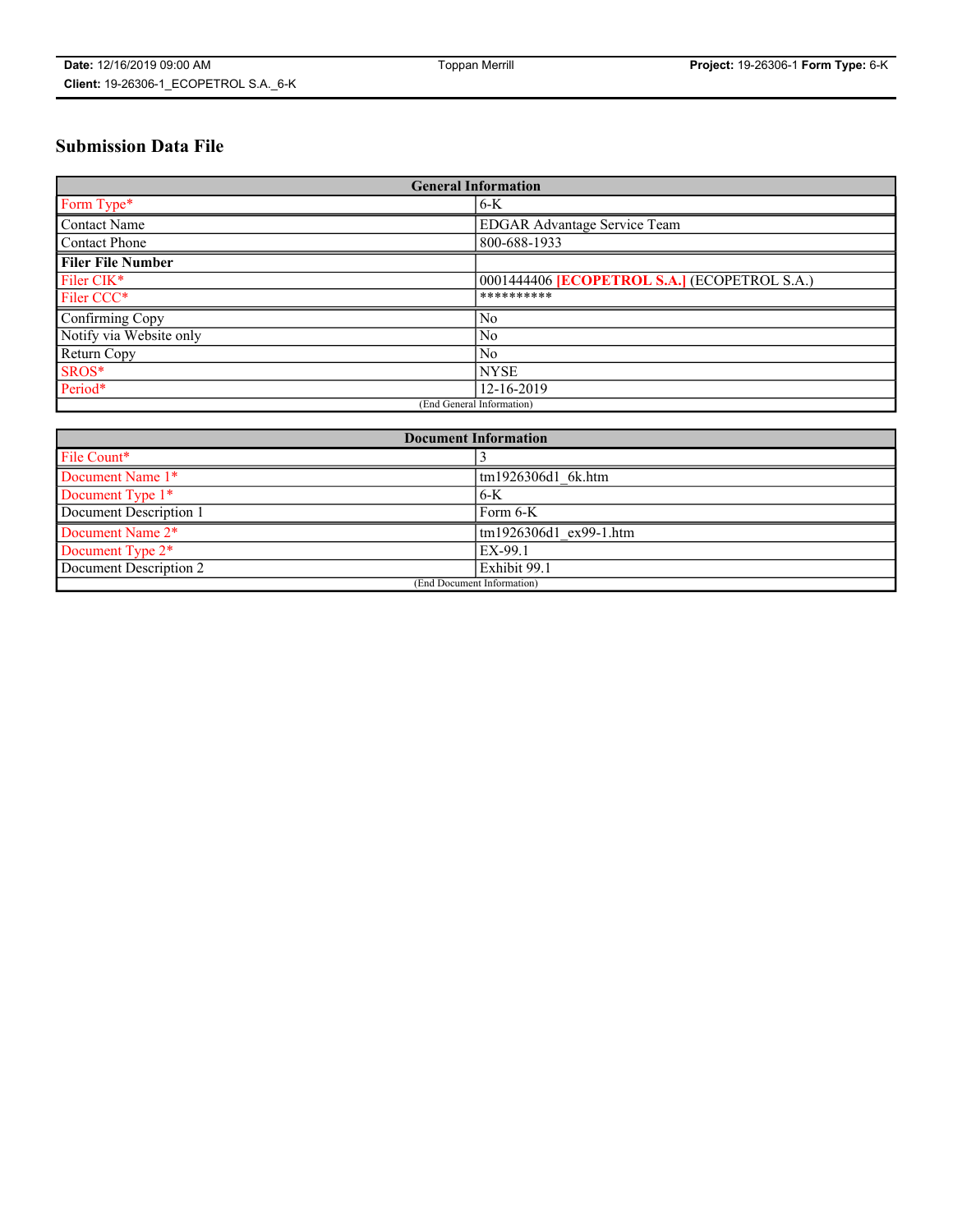### **UNITED STATES SECURITIES AND EXCHANGE COMMISSION Washington, D.C. 20549**

### **FORM 6-K**

### **REPORT OF FOREIGN PRIVATE ISSUER PURSUANT TO RULE 13a-16 OR 15d-16 UNDER THE SECURITIES EXCHANGE ACT OF 1934**

For the month of December, 2019

Commission File Number 001-34175

## ECOPETROL S.A.

(Exact name of registrant as specified in its charter)

N.A.

(Translation of registrant's name into English)

COLOMBIA

(Jurisdiction of incorporation or organization)

Carrera 13 No. 36 – 24 BOGOTA D.C. – COLOMBIA

(Address of principal executive offices)

Indicate by check mark whether the registrant files or will file annual reports under cover of Form 20-F or Form 40-F.

Form 20-F  $\boxtimes$  Form 40-F  $\Box$ 

Indicate by check mark if the registrant is submitting the Form 6-K in paper as permitted by Regulation S-T Rule 101(b)(1)

 $Yes \Box$  No  $\boxtimes$ 

Indicate by check mark if the registrant is submitting the Form 6-K in paper as permitted by Regulation S-T Rule 101(b)(7)

 $Yes \Box$  No  $\boxtimes$ 

Indicate by check mark whether the registrant by furnishing the information contained in this form is also thereby furnishing the information to the Commission pursuant to Rule 12g3-2(b) under the Securities Exchange Act of 1934.

 $Yes \Box$  No  $\boxtimes$ 

If "Yes" is marked, indicate below the file number assigned to the registrant in connection with Rule 12g3-2(b): 82- N/A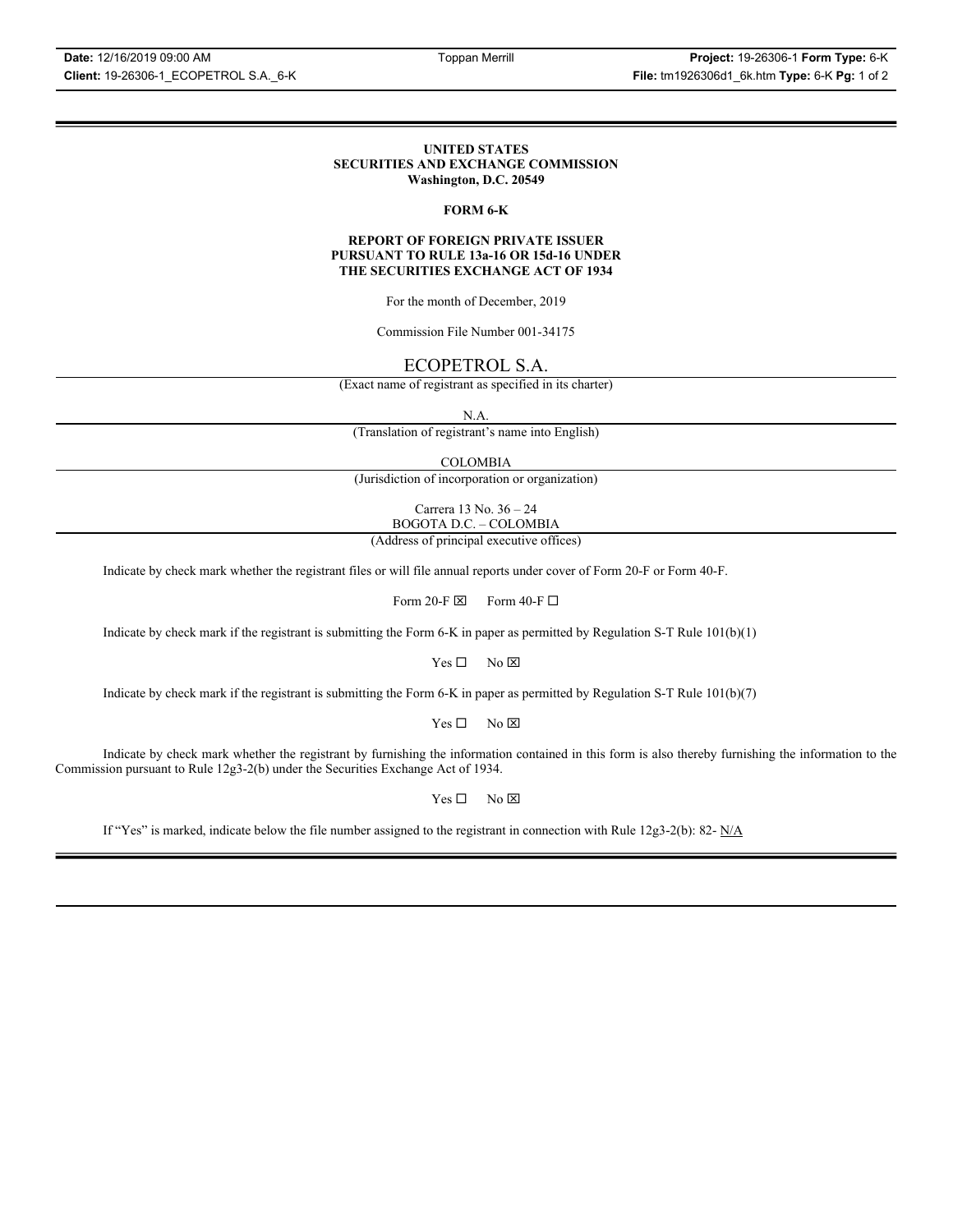### **SIGNATURES**

Pursuant to the requirements of the Securities Exchange Act of 1934, the registrant has duly caused this report to be signed on its behalf by the undersigned, thereunto duly authorized.

Ecopetrol S.A.

By: /s/ Jaime Caballero Uribe

Name: Jaime Caballero Uribe Title: Chief Financial Officer

Date: December 16, 2019